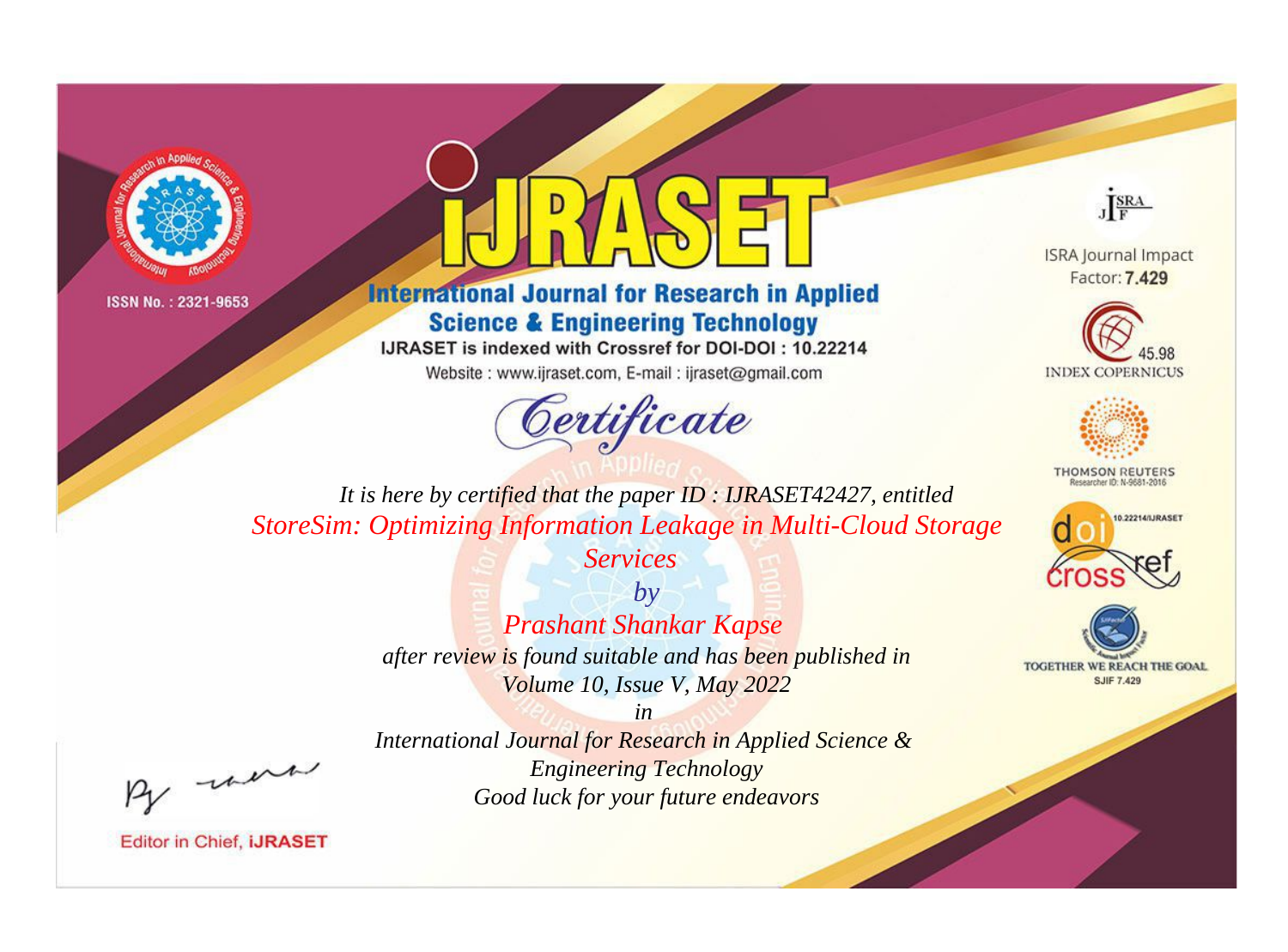



**International Journal for Research in Applied Science & Engineering Technology** 

IJRASET is indexed with Crossref for DOI-DOI: 10.22214

Website: www.ijraset.com, E-mail: ijraset@gmail.com





**ISRA Journal Impact** Factor: 7.429





**THOMSON REUTERS** 



TOGETHER WE REACH THE GOAL **SJIF 7.429** 

*It is here by certified that the paper ID : IJRASET42427, entitled StoreSim: Optimizing Information Leakage in Multi-Cloud Storage* 

*Services*

*by Onkar Dhananjaya Swami after review is found suitable and has been published in Volume 10, Issue V, May 2022*

*in* 

*International Journal for Research in Applied Science & Engineering Technology Good luck for your future endeavors*

, un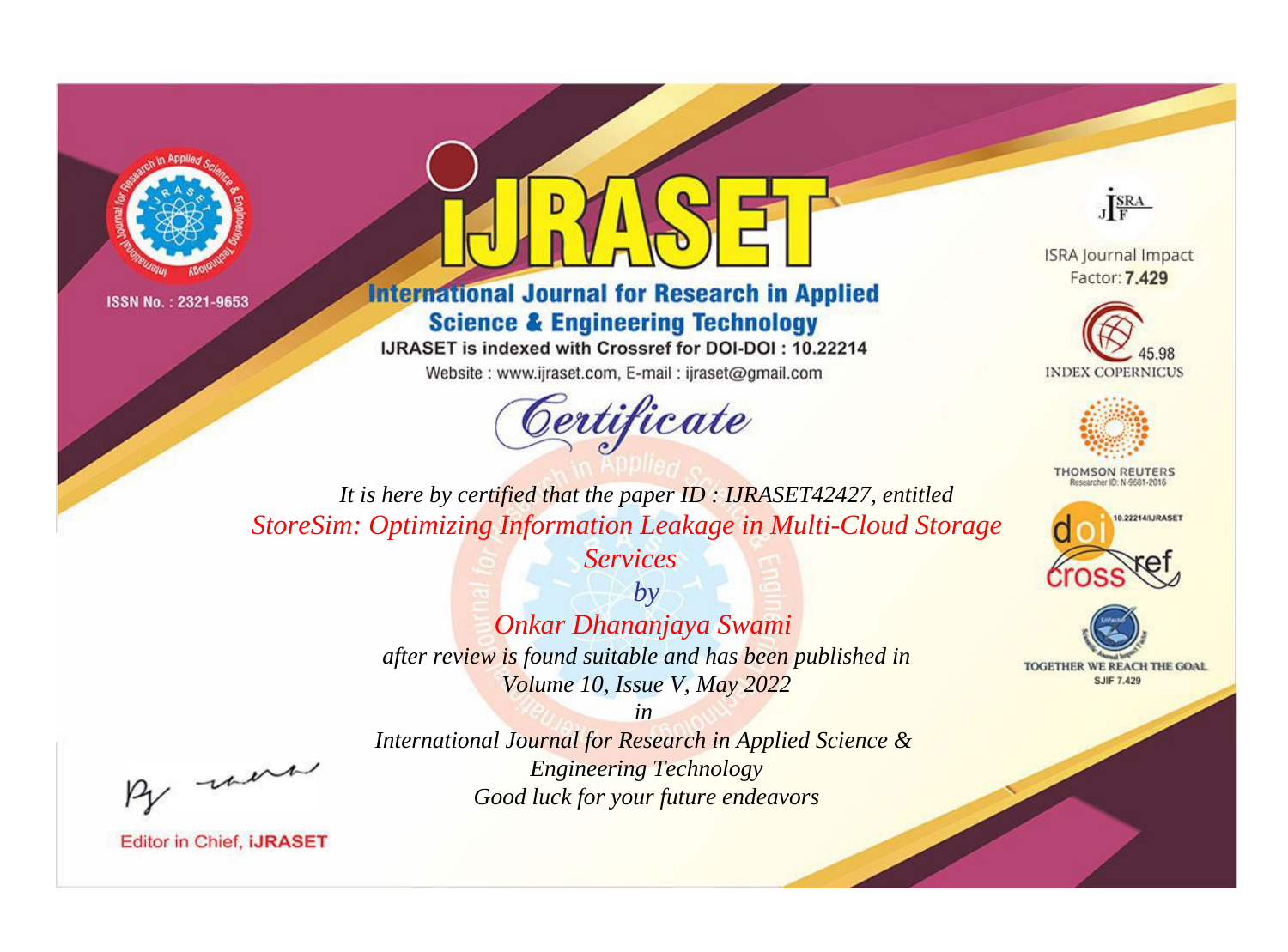



**International Journal for Research in Applied Science & Engineering Technology** 

IJRASET is indexed with Crossref for DOI-DOI: 10.22214

Website: www.ijraset.com, E-mail: ijraset@gmail.com





**ISRA Journal Impact** Factor: 7.429





**THOMSON REUTERS** 



TOGETHER WE REACH THE GOAL **SJIF 7.429** 

*It is here by certified that the paper ID : IJRASET42427, entitled StoreSim: Optimizing Information Leakage in Multi-Cloud Storage* 

*Services*

*by Dadaso Sopan Keskar after review is found suitable and has been published in Volume 10, Issue V, May 2022*

*in International Journal for Research in Applied Science & Engineering Technology Good luck for your future endeavors*

, un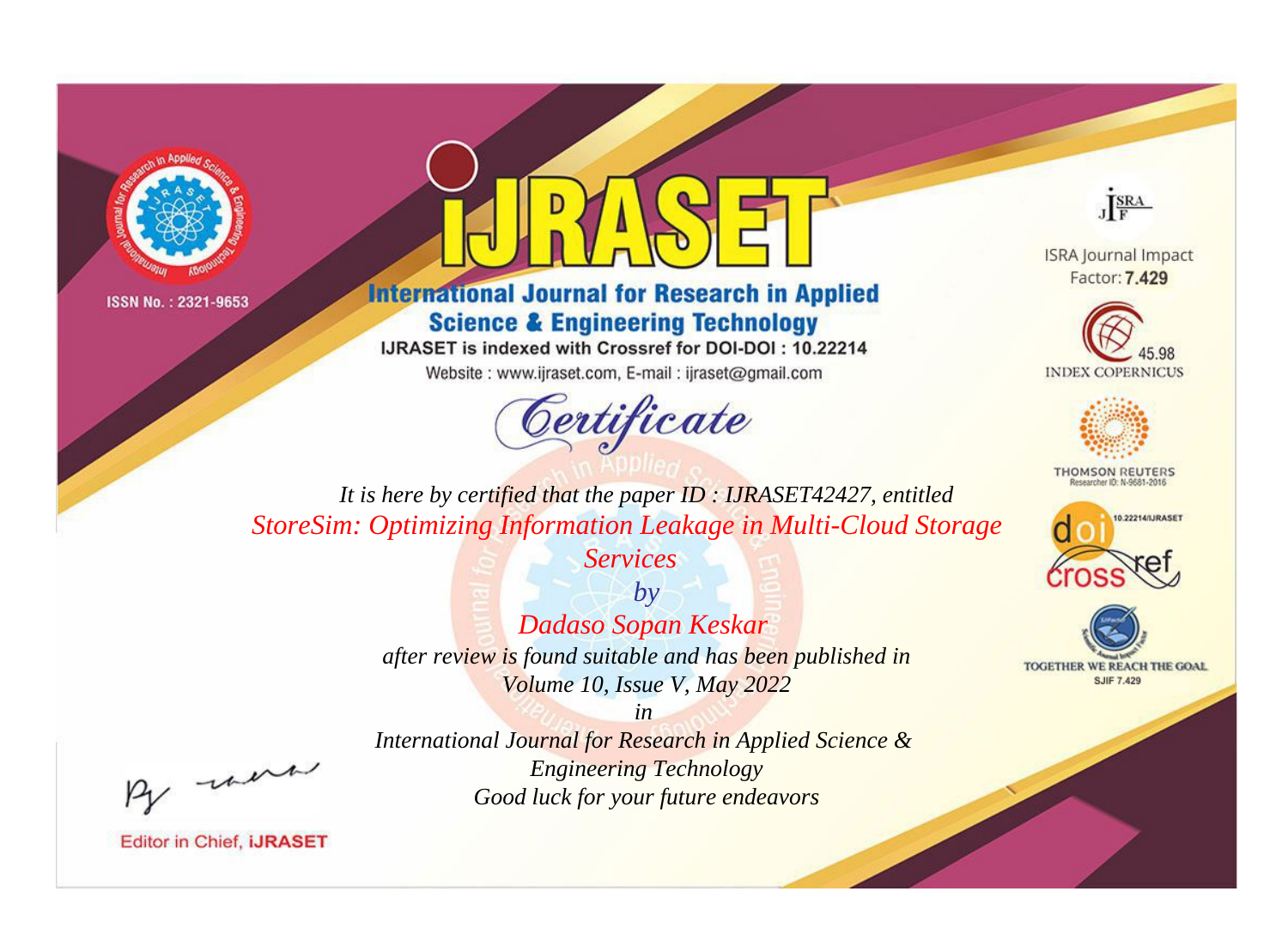



**International Journal for Research in Applied Science & Engineering Technology** 

IJRASET is indexed with Crossref for DOI-DOI: 10.22214

Website: www.ijraset.com, E-mail: ijraset@gmail.com





**ISRA Journal Impact** Factor: 7.429





**THOMSON REUTERS** 



TOGETHER WE REACH THE GOAL **SJIF 7.429** 

*It is here by certified that the paper ID : IJRASET42427, entitled StoreSim: Optimizing Information Leakage in Multi-Cloud Storage* 

*Services*

*by Ruturaj Avinash Kadam after review is found suitable and has been published in Volume 10, Issue V, May 2022*

*in International Journal for Research in Applied Science & Engineering Technology Good luck for your future endeavors*